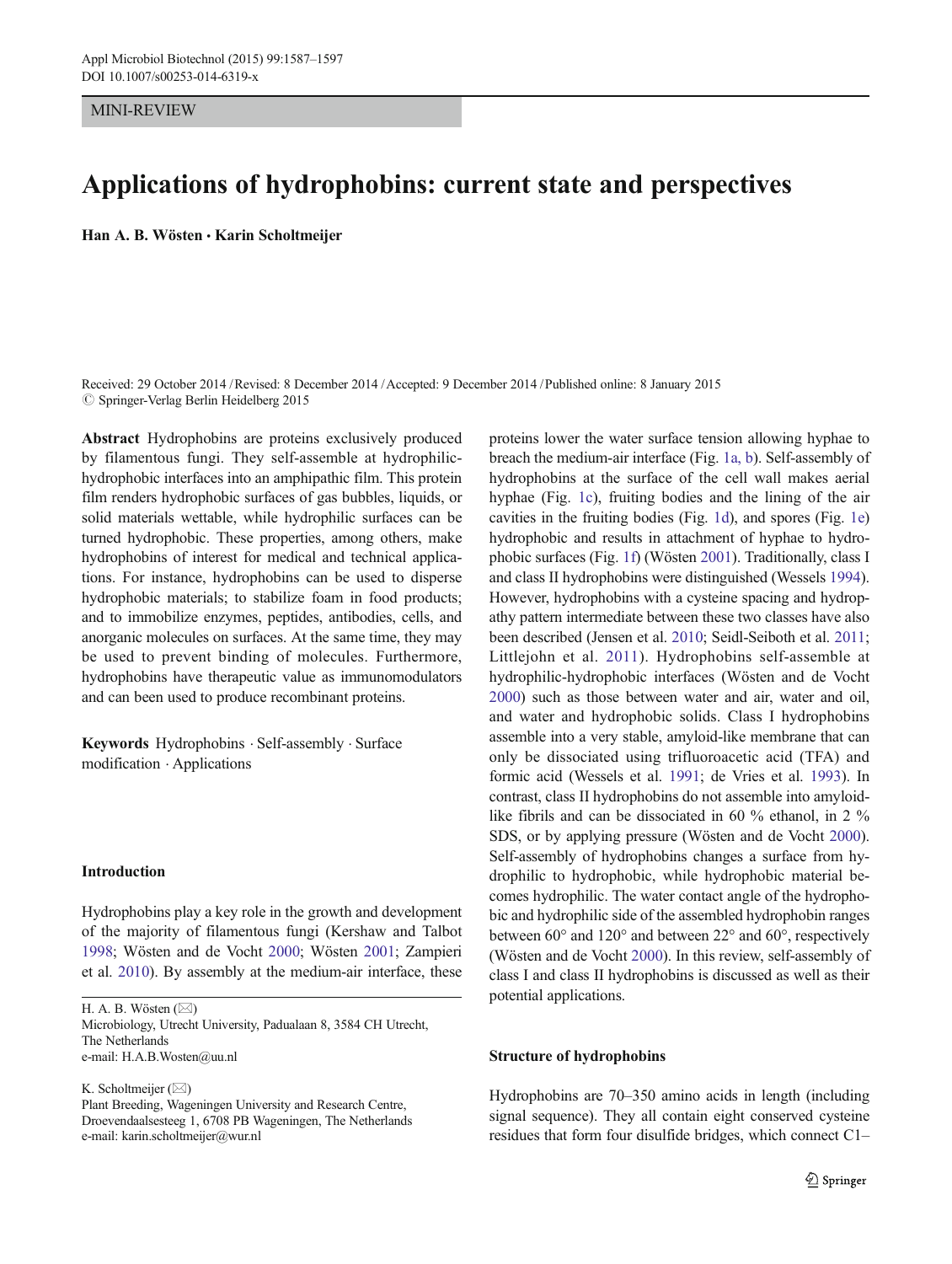<span id="page-1-0"></span>

# ... Soluble state hydrophobins

Fig. 1 Model of the biological role of hydrophobins during growth and development of filamentous fungi. Soluble-state hydrophobin is secreted at the tip of the growing, submerged hypha and diffuses into the aqueous environment (a). The water surface tension is lowered due to the assembly of hydrophobins into an amphipathic membrane at the medium-air interface (b), allowing the hypha to breach the medium-air interface and grow into the air. The hydrophobin secreted by emerging

C6, C2–C5, C3–C4, and C7–C8 (Hakanpää et al. [2004,](#page-7-0) [2006a,](#page-7-0) [b](#page-7-0); Kershaw et al. [2005;](#page-8-0) Kwan et al. [2006](#page-8-0), [2008](#page-8-0); Morris et al. [2012](#page-8-0); Ren et al. [2013a](#page-9-0), [b;](#page-9-0) Pille et al. [2014](#page-9-0)). The cysteine residues are important to keep the protein in the soluble state, at least in the case of the class I hydrophobin SC3 from Schizophyllum commune (de Vocht et al. [2000\)](#page-7-0). The remaining part of the amino acid sequence is hardly conserved in class I hydrophobins, but class II hydrophobins are more homologous (Ren et al. [2013a\)](#page-9-0).

The 3D structure of the soluble state of the class I hydrophobins EAS (Neurospora crassa), DewA (Aspergillus nidulans), MPG1 (Magnaporthe grisea), and RodA (Aspergillus fumigatus) (Kwan et al. [2006;](#page-8-0) Morris et al. [2012](#page-8-0), [2013;](#page-8-0) Rey et al. [2013;](#page-9-0) Pille et al. [2014](#page-9-0)) and the class II hydrophobins HFBI, HFBII (Trichoderma reesei), and NC2 (N. crassa) (Hakanpää et al. [2004](#page-7-0), [2006a,](#page-7-0) [b](#page-7-0); Ren et al. [2013b](#page-9-0)) has been solved. Both types of hydrophobin contain a four-stranded βbarrel core (Fig. [2\)](#page-2-0). Class II hydrophobins are compact and

#### Assembled hydrophobins  $\bigcirc$

aerial hyphae cannot diffuse into the environment and assembles at the cell wall-air interface (c). Aerial cavities in fruiting bodies are lined with an assembled hydrophobin layer preventing water to fill these cavities (d). Hydrophobins also play a role in the dispersal of spores by coating them with an amphipathic hydrophobin layer (e). Via assembly at the interface between the cell wall and a hydrophobic surface, hydrophobins mediate attachment to the surface, for example, during infection of host tissue (f)

contain two short loops (L1 and L3), while loop 2 (L2) contains α-helical structure (Fig. [2c\)](#page-2-0). Class I hydrophobins show more variation in the length and structure of the loops. For example, L1 and L3 of EAS are unstructured, while L2 contains β-sheet structure (Fig. [2a\)](#page-2-0) (Kwan et al. [2006\)](#page-8-0). In contrast, the Nterminal sequence (not shown) of DewA, RodA, and MPG1 and loops L1 and L2 contain  $\alpha$ -helical structure (Fig. [2b](#page-2-0)) (Ren et al. [2013b](#page-9-0); Pille et al. [2014\)](#page-9-0). Charged residues of class I and class II hydrophobins (EAS, DewA, and NC2) were shown to be localized at one side of the surface of the protein, leaving the other side without charge (Kwan et al. [2006](#page-8-0); Morris et al. [2013;](#page-8-0) Ren et al. [2013b](#page-9-0)). At this side, discrete hydrophobic patches are present in DewA, NC2, EAS, HFBI, and HFBII (ranging in size between 424 and 891  $\AA^2$ ) giving these molecules an amphipathic nature.

L1 (between Cys 3 and Cys 4) in class I hydrophobins is larger compared to that of class II hydrophobins (38 and 11 amino acids (aas), respectively) (Ren et al. [2013a](#page-9-0)). A 12-aa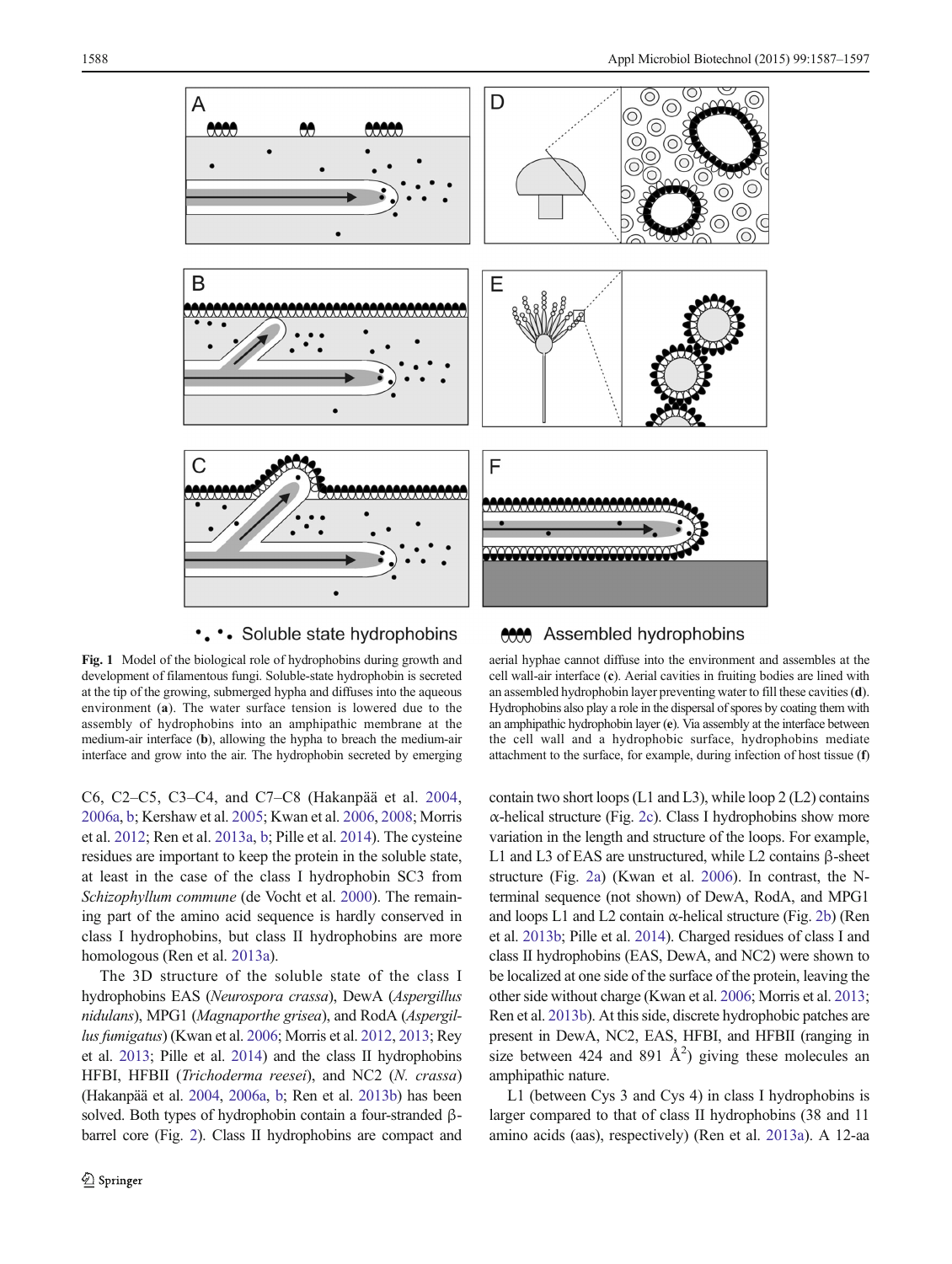<span id="page-2-0"></span>

Fig. 2 Schematic representation of the 3D structure of class I (a, b) and class II (c) hydrophobins. Both types of hydrophobins contain a fourstranded β-barrel core (a–c; in green) and either α-helical (b, c) or βsheet (a) structure in loop 2  $(L2)$ . In class I hydrophobins (a, b), loops 1

and 3 (L1 and L3) are relatively large and are unstructured (a; EAS) or contain  $\alpha$ -helical structure (b; DewA, RodA, and MPG1). Class II hydrophobins (c; HFBI, HFBII, and NC2) are relatively compact and have a small L1 and L3

peptide of this region in SC3 was predicted to form an amphipathic helix (de Vocht et al. [1998](#page-7-0)) and was shown to be involved in binding to hydrophobic surfaces (Wang et al. [2004a\)](#page-9-0). L3 (between Cys 7 and Cys 8) of the class I hydrophobin EAS was shown to contain the sequence needed for amyloid formation (Macindoe et al. [2012\)](#page-8-0). The position of this amyloidogenic sequence in class I hydrophobins varies. In DewA it was predicted to be present in L2 (Morris et al. [2013\)](#page-8-0), while in RodA it was predicted to be in L3 like it is in EAS (Pille et al. [2014\)](#page-9-0).

#### Conformational changes during self-assembly

Monomers or dimers normally represent the water-soluble forms of class I hydrophobins (Mackay et al. [2001;](#page-8-0) Wang et al. [2002](#page-9-0), [2004b](#page-9-0); Morris et al. [2013](#page-8-0)). However, the Vmh2 hydrophobin (Pleurotus ostreatus) is only soluble in complexes with glycans (Armenante et al. [2010](#page-7-0)). These glycans are also needed for assembly (Rea et al. [2012\)](#page-9-0). On the other hand, the water-soluble form of DewA seems to be composed of two stable confomers (Morris et al. [2012](#page-8-0), [2013\)](#page-8-0). Recently, it was reported that SC3 spontaneously assembles into amyloid rodlets in water (Zykwinska et al. [2014](#page-10-0)). However, the SC3 hydrophobin was not treated with TFA prior to analysis, and therefore, partly water-air-assembled SC3 was analyzed. Self-assembly of SC3 at a hydrophilic-hydrophobic interface proceeds via the α-helical and β-sheet 1 state to a stable β-sheet 2 end form (Butko et al. [2001;](#page-7-0) de Vocht et al. [2002\)](#page-7-0). The  $\alpha$ -helical content of SC3 increases upon formation of the α-helical state, while in the β-sheet 1 state, the content of β-sheet structure increases. Both conformations lack a clear ultrastructure when using microscopic techniques. Changes in the secondary structure have not been observed during the transition to the β-sheet 2 state. However, this transition is characterized by the appearance of 10-nm-wide amyloid-like fibrils (also known as rodlets) (Wösten and de Vocht [2000;](#page-10-0) Butko et al. [2001;](#page-7-0) Mackay et al. [2001;](#page-8-0) Kwan et al. [2006](#page-8-0)). At the water-air interface, the conversion of SC3 from the  $\alpha$ helical state to the β-sheet 1 state occurs within a few minutes (Fig. 2), while transition to the β-sheet 2 state takes several hours. Self-assembly of SC3 is arrested in the  $\alpha$ -helical state on a Teflon surface when concentrations of  $\leq 100 \text{ µg m}$ L<sup>-1</sup> are used (de Vocht et al. [1998\)](#page-7-0). This form can be easily removed from the surface using diluted detergent at neutral pH (Fig. [3\)](#page-3-0). However, the combination of diluted detergent and high temperature or low pH (de Vocht et al. [2002](#page-7-0); Scholtmeijer et al. [2009\)](#page-9-0) induces the α-helical form to proceed to the β-sheet 2 state (Fig. [3\)](#page-3-0). In addition, this state can be attained by high SC3 concentration ( $\geq$ 300 µg mL<sup>-1</sup>) and a long incubation time of 16 h. Finally, the conversion to the β-sheet 2 state is promoted by the presence of the cell wall polysaccharide schizophyllan (SPG) allowing conversion to the β-sheet 2 state at concentrations as low as 1 μg mL<sup> $-1$ </sup> (Scholtmeijer et al. [2009\)](#page-9-0). Maximal lowering of the water surface tension was reached after several hours with SC3 (Askolin et al. [2006](#page-7-0)), while this occurred instantaneously in the case of ABH1 (Agaricus bisporus) (Paslay et al. [2013\)](#page-8-0). SC3 in the β-sheet 2 state cannot be removed from a hydrophobic solid with detergent at any temperature or pH (de Vocht et al. [2002;](#page-7-0) Scholtmeijer et al. [2009\)](#page-9-0). This coating is therefore highly stable (Fig. [3](#page-3-0)).

The class II hydrophobin NC2 is predominantly present in the monomeric form up to concentrations of 5 mg mL<sup> $-1$ </sup> (Ren et al. [2013b\)](#page-9-0). HFBI and HFBII only form monomers at very low concentrations ( $1-2 \mu g$  mL<sup>-1</sup>) and mainly form tetramers at concentrations of 0.5–10 mg mL<sup>-1</sup> (Torkkeli et al. [2002;](#page-9-0) Szilvay et al. [2006\)](#page-9-0). The formation of oligomers in solution protects the hydrophobic patch of the monomer from interaction with the hydrophilic surroundings (Hakanpää et al. [2004\)](#page-7-0).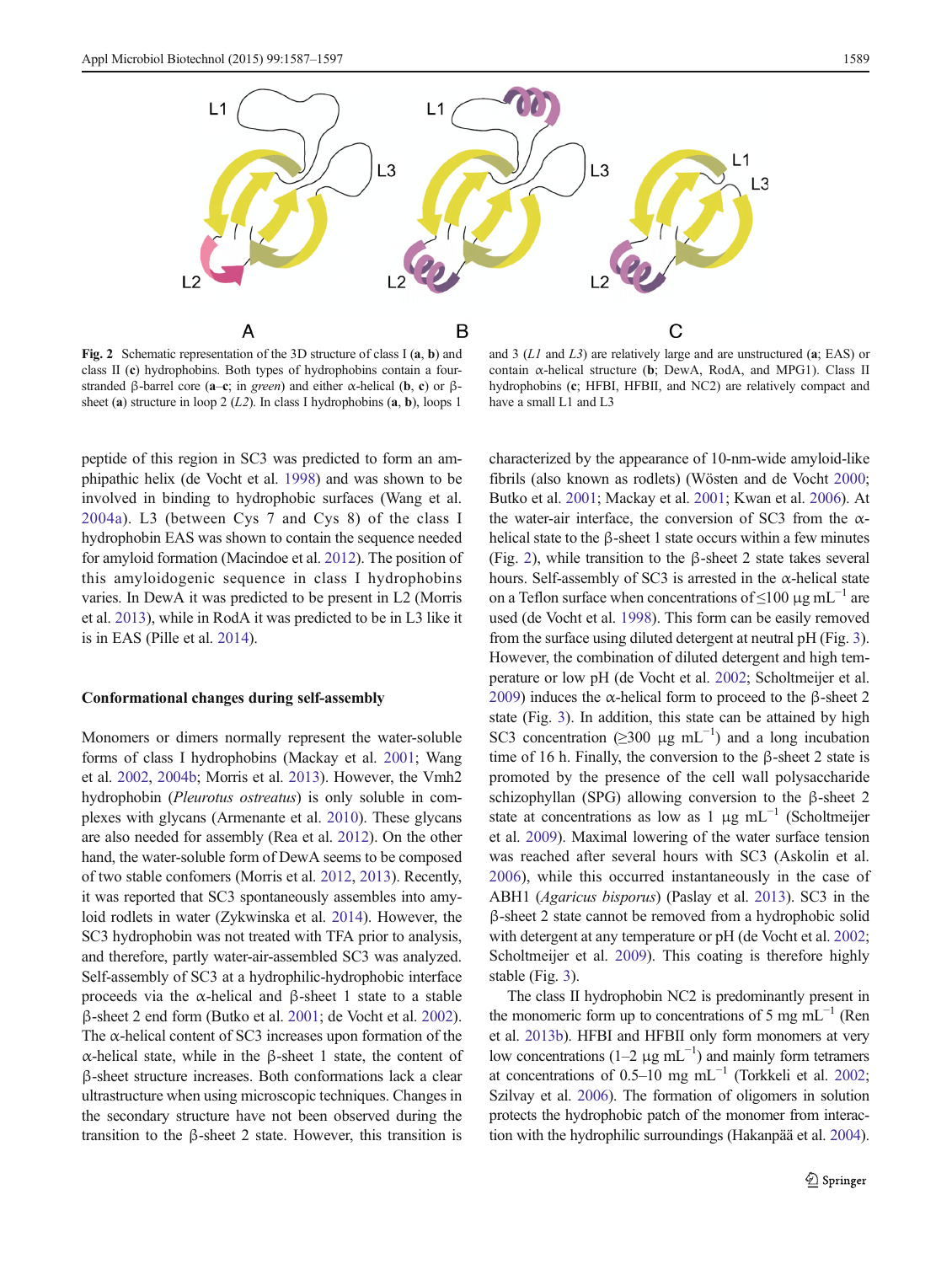<span id="page-3-0"></span>



Fig. 3 Assembly of class I and II hydrophobins at hydrophilichydrophobic interfaces. Class I hydrophobins (upper panel; SC3) selfassemble via an α-helical intermediate state and a β-sheet 1 state into the stable β-sheet II end state at water-air interfaces. Upon contact with hydrophobic solids, SC3 may be arrested in the intermediate α-helical configuration. Transition to the stable β-sheet end form is achieved by high protein concentration, the presence of the polysaccharide schizophyllan (SPG), or the combination of heat or low pH and detergents. Class II hydrophobins (lower panel) assemble at the water-

air interface with a conformation similar to that in the soluble state. In both types of hydrophobins, the hydrophobic patch is directed toward the air and the hydrophilic part to the water (soluble aligned state). At a solid interface, a conformational change into an α-helical form is observed. The end state of class I hydrophobins (upper panel) is very stable and cannot be dissociated by pressure, detergent, or 60 % ethanol. In contrast, the end form of class II hydrophobins (lower panel) readily dissociates under these conditions

The oligomers were suggested to dissociate at a hydrophilichydrophobic interface, resulting in the formation of a monolayer of the class II hydrophobin at the interface. Mutations in HFBI changed the oligomer/monomer ratio (Lienemann et al. [2013](#page-8-0)). At higher ratios, the adhesiveness of HFBI (mutant) to a solid surface decreased indicating a change in preference for oligomerization over dissociation and binding to a surface. Self-assembly of HFBI and HFBII at the water-air interface is not accompanied by a change in secondary structure or ultrastructure (Askolin et al. [2006](#page-7-0); Paananen et al. [2003;](#page-8-0) Wösten and de Vocht [2000](#page-10-0)). Maximal lowering of the water surface tension was obtained within minutes (Askolin et al. [2006\)](#page-7-0). This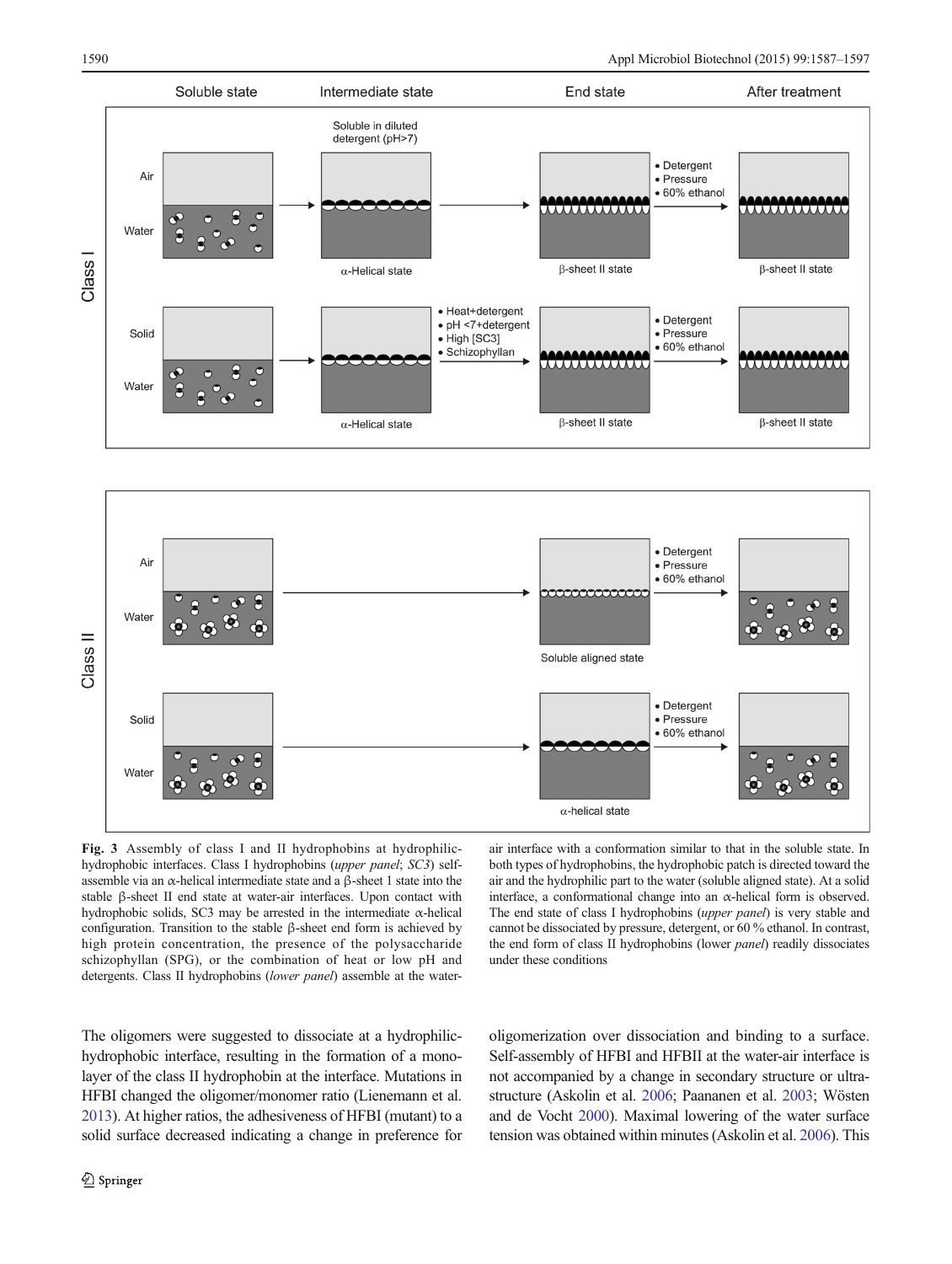suggests that HFBI and HFBII assemble at the water-air interface as a monolayer with a structure similar to that of the watersoluble form (Fig. [3\)](#page-3-0). However, surface adsorption kinetics differ between HFBI and HFBII (Krivosheeva et al. [2013](#page-8-0)).

# Applications

Dispersal of hydrophobic solids, liquids and air

Both class I and class II hydrophobins can be used to disperse hydrophobic solids in water (Wösten et al. [1994](#page-10-0); de Vocht et al. [1998;](#page-7-0) Lumsdon et al. [2005;](#page-8-0) Askolin et al. [2006](#page-7-0)). High concentrations of non-ionic surfactants are usually used to disperse Teflon particles in aqueous solutions (e.g., in coatings and lubricants). The stability of this dispersion is affected by its chemical composition and by temperature. Hydrophobins can be used to create Teflon suspensions that are not affected by these conditions (Lumsdon et al. [2005\)](#page-8-0). Dispersions of materials with advantageous electrochemical properties such as highly oriented pyrolytic graphite (HOPG), twodimensional crystalline graphene, and single- and multiwalled carbon nanotubes (CNT) are of interest for electrochemical applications. However, their aggregation is a major drawback to their use in electrochemical sensors and biosensors. Two-dimensional crystalline graphene sheets and multiwalled carbon nanotubes (MWCNT) were stabilized in aqueous solution by coating with the class II hydrophobin HFBI (Laaksonen et al. [2010](#page-8-0); Wang et al. [2010c](#page-9-0)), while multi- and single-walled CNT, graphene sheets, and HOPG were dispersed using the class I hydrophobins HFGI (Grifola frondosa), EAS and HYD3 (Fusarium verticillioides) (Wang et al. [2010d;](#page-10-0) Yang et al. [2013\)](#page-10-0). The hydrophobin modification is a simple, one-step process. Similarly, novel functional fillers and pigments are obtained by making hydrophobin-based suspensions of mineral particles. Calcium carbonate particles were dispersed by using HFBII or HFBI containing a ceramophilic binding site (glutamic-acid-rich protein; HFB I-ZE). Dispersed uniform spheres were obtained with the engineered hydrophobin that were 2-fold smaller when compared to coating with HFBII (Heinonen et al. [2014\)](#page-7-0).

The bioavailability of water-insoluble drugs can be increased by creating nanoparticles via complex methods such as milling and high-pressure homogenization. The particles are stabilized (preventing aggregation) by addition of, e.g., surfactants (Patravale et al. [2004\)](#page-8-0). Hydrophobins offer a simple and generic alternative to create and stabilize nanoparticles. For instance, hydrophobins can be used in formulations of water-insoluble drugs for oral (Haas Jimoh Akanbi et al. [2010;](#page-7-0) Valo et al. [2010](#page-9-0)), topical (Vejnovic et al. [2010a](#page-9-0), [b](#page-9-0)), and intravenous (Fang et al. [2014\)](#page-7-0) drug delivery. The oral bioavailability of the hydrophobic drugs cyclosporine A and nifedipine was increased 2- and 6-fold, respectively, when SC3 was added to the drug suspension (Haas Jimoh Akanbi et al. [2010](#page-7-0)). An example of topical drug delivery using hydrophobins is formulation of the drug terbinafine which enhances the permeation of terbinafine through human nails (Vejnovic et al. [2010b](#page-9-0)). Instead of directly coating drug nanoparticles, hydrophobins can also be used to modify the surface stability and biocompatibility of already existing drug-loaded particles of porous silicon (Bimbo et al. [2011](#page-7-0)) and cellulose (Valo et al. [2011,](#page-9-0) [2013](#page-9-0)).

Besides hydrophobic solids, hydrophobins are also capable of coating and stabilizing hydrophobic liquids such as oil droplets in water (Wösten et al. [1994](#page-10-0); Lumsdon et al. [2005;](#page-8-0) Reger et al. [2011;](#page-9-0) Askolin et al. [2006](#page-7-0)). They were proposed for use in creams and ointments for cosmetic and pharmaceutical purposes and in food applications (Hektor and Scholtmeijer [2005\)](#page-7-0). Combining hydrophobins with emulsion-stabilizing particles such as boehmite (alumina powder with cationic surface) resulted in homogenous emulsions that were stable over months (Reger and Hoffmann [2012\)](#page-9-0).

Improved stability of foam in food products increases the shelf life of these products. Furthermore, physical and sensory properties of products such as ice cream can be improved by using stabilized foam. Finally, aeration of food products that currently do not contain air due to instability problems (e.g., mayonnaise) may become possible allowing the reduction in the amount of fat and/or calories (Cox et al. [2007](#page-7-0), [2009;](#page-7-0) Tchuenbou-Magaia et al. [2009\)](#page-9-0). HFBII stabilizes air bubbles in a superior way when compared to other proteins (Cox et al. [2007,](#page-7-0) [2009;](#page-7-0) Blijdenstein et al. [2010](#page-7-0)). In combination with a thickening agent, HFBII stabilizes foam with little or no air phase loss for up to 2.5 years (Cox et al. [2009\)](#page-7-0). This is significantly better to foams stabilized using common foodaerating or emulsifying agents such as milk proteins or Tween. Partial replacement of fat to reduce the caloric value while maintaining taste and mouth feel can be difficult due to the antifoam activity of the remaining oil. Mixing HFBIstabilized foam with oil and water resulted in a stable (up to 45 days) oil-air-water emulsion with a 50 % reduction in lipid content compared to an unstable oil-water emulsion with a smaller volume due to the absence of foam (Tchuenbou-Magaia et al. [2009\)](#page-9-0).

## Immobilization of molecules and cells

Hydrophobins offer a non-covalent alternative for conventional surface modification methods. The latter are complicated, time consuming, and show unstable hydrophilicity (Sapsford and Ligler [2004\)](#page-9-0). Hydrophobins adsorbed to a substrate can be used to immobilize proteins (Wang et al. [2007](#page-9-0), [2010b](#page-9-0), [d;](#page-10-0) Qin et al. [2007;](#page-9-0) Hou et al. [2009;](#page-7-0) Zhang et al. [2011a](#page-10-0), [b](#page-10-0), [c,](#page-10-0) [d\)](#page-10-0). Fusion of dual-chain avidin (dcAvd) to HFBI (HFBI-dcAVd) resulted in immobilization of biotin on a polystyrene surface and thus allows immobilization of a wide variety of biotin-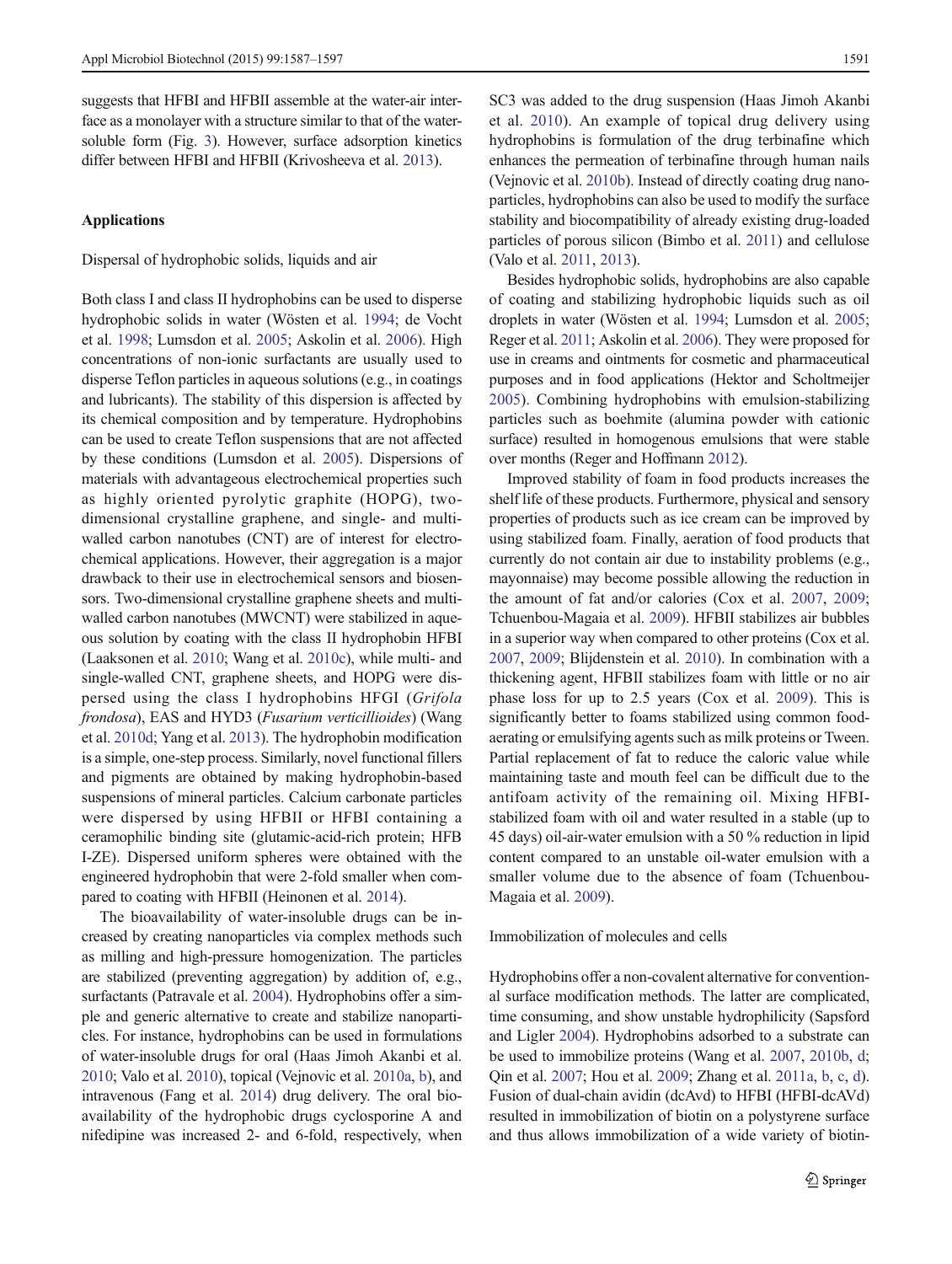linked components (Kurppa et al. [2013\)](#page-8-0). Coating of steel sample-loading plates for matrix-assisted laser desorption/ ionization (MALDI) with hydrophobin Vmh2 resulted in efficient binding of mixtures of proteins and peptides in the presence of salts and denaturants (Longobardi et al. [2014\)](#page-8-0). Thus, a simple and effective desalting method, suitable for proteomic applications, was obtained. Cutinase was immobilized on RolA (Aspergillus oryzae)-coated polybutylenesuccinate-coadipate (PBSA) (Takahashi et al. [2005\)](#page-9-0) and HFB4 and HFB7 (Trichoderma spp.)-coated polyethylene terephthalate (PET) (Espino-Rammer et al. [2013](#page-7-0)). In both cases, the degradation of the PBSA and PET surfaces by cutinase was stimulated. Finally, use of hydrophobins for immobilization of enzymes in biosensors has been described (Corvis et al. [2005;](#page-7-0) Zhao et al. [2007](#page-10-0), [2009](#page-10-0)). For example, SC3 was used to immobilize glucose oxidase (GOx) and horseradish peroxidase (HRP) on electrodes with activity remaining up to 90 days (Corvis et al. [2005\)](#page-7-0).

Artificial materials can be used to replace or support a variety of body parts including bone, spinal, cardiac, and dental tissues. The non-physiological character of these materials often leads to poor integration into human tissue. Growth of fibroblasts on Teflon served as the first model system to improve biocompatibility via hydrophobins (Scholtmeijer et al. [2002](#page-9-0); Janssen et al. [2002](#page-7-0), [2004\)](#page-8-0). Class II hydrophobins have also been used to stimulate growth of human embryogenic kidney cells and neural stem cells on solid surfaces via immobilization of collagen or serum proteins (Hou et al. [2008](#page-7-0); Li et al. [2009](#page-8-0)). Attachment of human endothelial cells to a biocompatible surface was obtained via immobilization of anti-CD31 antibodies on HFBI-coated scaffolds (Zhang et al. [2011d\)](#page-10-0). For biomedical applications such as catheters and guide wires, low-friction surfaces are required to reduce tissue injury (Misra et al. [2006](#page-8-0)). Low-friction surfaces are normally obtained with lubricants such as silicone oil, glycerin, or jelly-type materials. However, weak adhesion to the biomaterial reduces their performance in time. Hydrophobincoated materials can be used as an alternative since they have ultralow relative friction coefficients. A reduction in the friction coefficient of 50–80 % was obtained when SC3 coatings were compared to bare surfaces (Misra et al. [2006](#page-8-0)).

In biotechnological processes aimed at production of metabolites such as ethanol and amino acids, binding of microorganisms to solid surfaces is used to improve the volumetric efficiency, shorten the process time, and achieve more efficient conversion of substrate into product (Nakari-Setälä et al. [2002\)](#page-8-0). The attachment capacity of Saccharomyces cerevisiae cells to hydrophobic silicon-based materials was increased 2 fold by displaying HFBI on the yeast surface via the Flo1p flocculin cell wall anchor. Apart from organic molecules and cells, hydrophobins can be used to immobilize anorganic compounds. HYDPt-1 (Pisolithus tinctorius) immobilized on electrode surfaces was functionalized with the electroactive compounds ubiquinone (Q10), quinone (Q0), and azobenzene (Bilewicz et al. [2001](#page-7-0)). Similarly, fullerene molecules were immobilized on SC3-coated electrodes (Corvis et al. [2007\)](#page-7-0). Silicon surfaces and graphene sheets were functionalized with gold nanoparticles coated with mercaptosuccinic acid (MSA) via disulfide formation to cysteines of HFBI derivatives (Laaksonen et al. [2009,](#page-8-0) [2010](#page-8-0)). Interest in the fabrication of titanium thin films is increasing because of several attractive applications including microelectronic devices and photonic materials (Santhiya et al. [2010](#page-9-0)). Creating these thin films from aqueous solutions at low temperature is of great interest due to economic and environmental benefits. The hydrophobin H\*Protein B (fusion protein of truncated yaaD, DewA, and His6) was assembled on a silicon substrate followed by deposition of titanium dioxide films at near-ambient conditions (Santhiya et al. [2010](#page-9-0)). In this example, not only surface modification is achieved but also the surface of interest is created by using hydrophobins.

#### Antifouling

Adsorption of proteins plays a role during processes such as dental plaque formation or the primary stages of urinary tract infection (Reid [2000\)](#page-9-0). Depending on the hydrophobin used and environmental conditions such as pH and ionic strength, differential binding and/or antifouling properties can be obtained. An adsorbed layer of H\*Protein B on octanethiol-coated gold prevented the adsorption of the secondary proteins BSA, casein, and collagen at low-salinity conditions and at pH 8 (von Vacano et al. [2011](#page-9-0)). Surface analysis showed that the hydrophobin layer stays intact during several hours of exposure to solutions of secondary proteins without any detectable exchange with these proteins. Coating with HFBII resulted in a pronounced change in the degree of plasma protein adsorption to thermally hydrocarbonized porous silicon (THCPSi) nanoparticles (Sarparanta et al. [2012](#page-9-0)). Identification of the adsorbed proteins revealed that certain opsonins and apolipoproteins are enriched in HFBII-functionalized nanoparticles, whereas the adsorption of abundant plasma components such as serum albumin and fibrinogen was decreased.

Bile stents need to be replaced when microbial film formation results in clogging. Clogging was reduced after coating stents with fusion hydrophobin yaaD-DewA-His6 (H\*Protein A) (Weickert et al. [2011\)](#page-10-0). Coating of plastic stents with hydrophobin led to a reduction in the amount of adsorbed material from human bile. DewA and fusion protein derivatives of this hydrophobin with Arg-Gly-Asp (RGD) or laminin globular domain (LG3) binding motif show increased adhesion of human cells (Boeuf et al. [2012](#page-7-0)). In contrast, fusion of RGD and LG3 to DewA did not increase Staphylococcus aureus adhesion to the surfaces. Thus, binding of desired cell types is increased without leading to an increased risk of bacterial infection.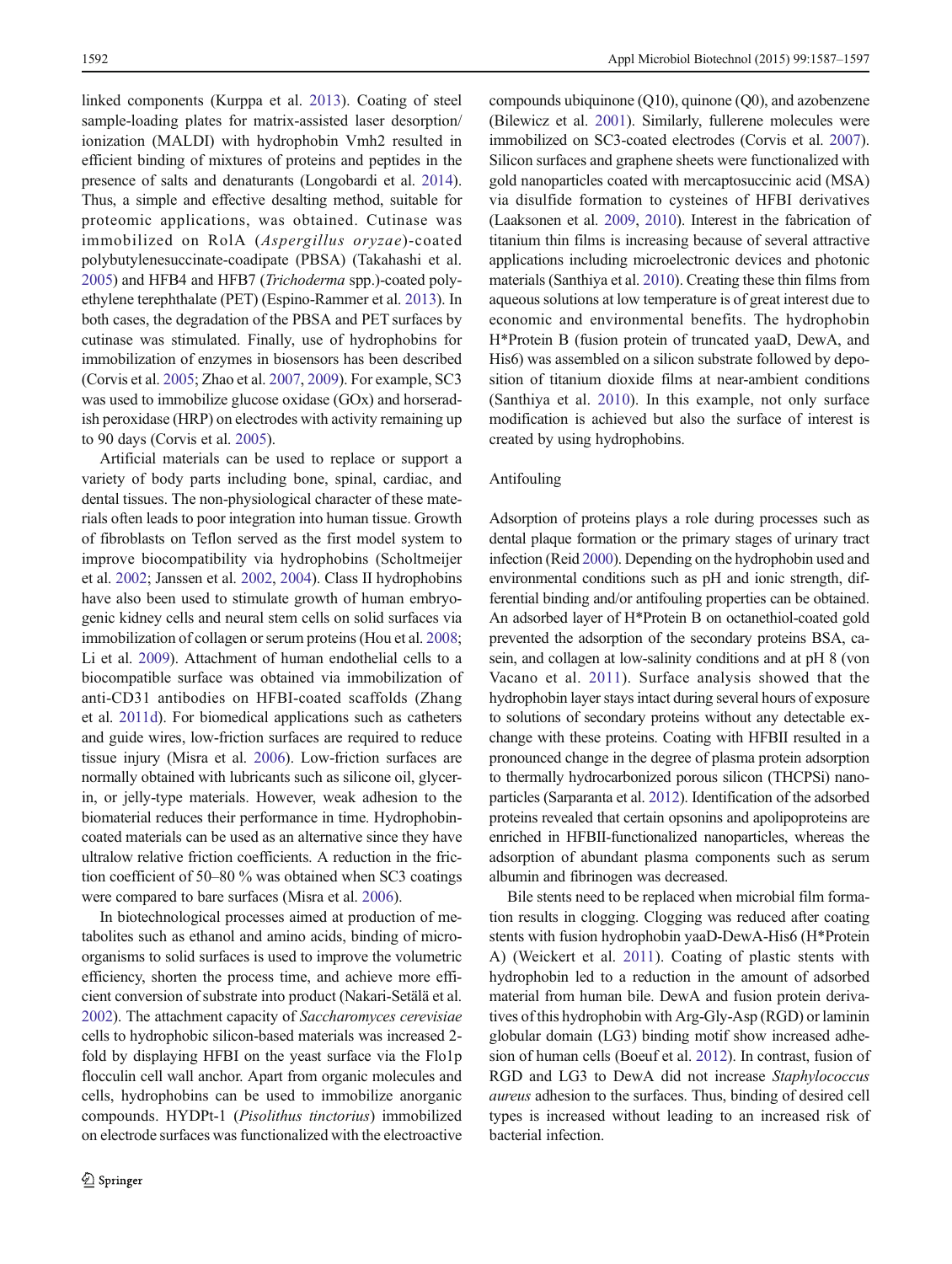Production and purification of recombinant proteins

Class II hydrophobins, such as HFBI, are efficiently extracted from the bulk protein fraction in aqueous two-phase systems (ATPS) (Linder et al. [2001](#page-8-0)). Proteins can thus be purified via one-step extraction systems using HFBI as fusion partner. For example, cellulose endoglucanase I (EGI) and the cellulosebinding domains of the cellobiohydrolases CBHI and CBHII were purified using this approach (Linder et al. [2004](#page-8-0)). A similar approach was used to purify proteins from insect and plant extracts (Lahtinen et al. [2008;](#page-8-0) Joensuu et al. [2010](#page-8-0)). Hydrophobins have also been shown to increase the accumulation of recombinant proteins in plants via the formation of novel protein bodies (PBs) (Joensuu et al. [2010](#page-8-0)). Intracellular PBs were also obtained in *T. reesei* by targeting GFP-HFBI fusion proteins to the ER via the KDEL retention signal (Mustalahti et al. [2013](#page-8-0)). In some cases, the production is hampered by fusion of the desired protein to HFBI (Kiiskinen et al. [2004](#page-8-0); Pereira et al. [2014](#page-8-0)). Still, the method is of great interest for production of recombinant proteins due to the simple one-step purification method which was scaled up to pilot scale (Reuter et al. [2014\)](#page-9-0).

#### Therapeutic value of hydrophobins

For centuries, medicinal mushrooms have been used in medical therapies in Asia. Various medicinal molecules have been isolated from mushrooms (Wasser [2011](#page-10-0)). They include polysaccharides (β-D-glucans), polysaccharopeptides, polysaccharide proteins, and proteins. These components, especially polysaccharides, stimulate or inhibit the immune response, and their use in treatment of cancer, immunodeficiency, and autoimmune diseases is being studied. The hydrophobin SC3 also has a strong anti-tumor effect in two tumor mouse models (sarcoma and melanoma) (Haas Jimoh Akanbi et al. [2013\)](#page-7-0). Treatment with SC3 induced a cellular immune response (immunomodulation) and did not cause signs of toxicity. Thus, hydrophobins may be useful as adjuvant in combination with chemotherapy and radiation or may be even used at the same time to formulate hydrophobic anti-cancer drugs. Furthermore, molecules that allow specific targeting to cancer cells could be introduced via genetic engineering or adsorption.

#### Production and purification of hydrophobins

Large-scale production of hydrophobins is required for industrial application of hydrophobins. A production level of 600 mg L<sup>-1</sup> HFBI was obtained in *T. reesei* via homologous expression (Askolin et al. [2001](#page-7-0)) Introduction of extra copies of the SC3 gene into S. commune, however, resulted in silencing of both the endogenous and the introduced copy of SC3 (Schuurs et al. [1997\)](#page-9-0). About 60 mg L<sup>-1</sup> SC3 was obtained in T. reesei and Aspergillus niger via heterologous expression, which is similar to the production level in the native organism S. commune (Wösten et al. [1999](#page-10-0); Scholtmeijer et al. [2005\)](#page-9-0). Production levels of other class I hydrophobins were not significantly higher (Schmoll et al [2010](#page-9-0); Wang et al. [2010a;](#page-9-0) Huanga et al. [2013](#page-7-0)) and are similar to those obtained with the class II hydrophobin HFBI in Pichia pastoris (Niu et al. [2012a,](#page-8-0) [b\)](#page-8-0). In Escherichia coli, the production level of class I hydrophobins was 10 to 100-fold lower (Wang et al. [2010e;](#page-10-0) Kirkland and Keyhani. [2011](#page-8-0); Kudo et al. [2011](#page-8-0); Morris et al. [2013](#page-8-0)). Of interest, a fusion of the class I hydrophobin DewA and (a truncated form of) yaaD of Bacillus subtilis was produced efficiently in E. coli. Although the hydrophobin needed to be isolated from inclusion bodies, this resulted in kilogram scale of purified hydrophobin (Wohlleben et al. [2010\)](#page-10-0).

As mentioned previously, the class II hydrophobins HFBI and HFBII can easily be purified using ATPS (Linder et al. [2001\)](#page-8-0). For some applications, where, e.g., stability is of importance, the use of class I hydrophobins may be preferred. However, for purification of the class I hydrophobin SC3, TFA is needed (Wösten et al. [1993;](#page-10-0) de Vries et al. [1993\)](#page-7-0). TFA is a corrosive and volatile chemical and is not suitable for large-scale situations. A procedure to allow production and purification of SC3 in its monomeric or soluble form was developed (K. Scholtmeijer, unpublished results). This procedure involves growing S. commune in liquid-shaken cultures in the presence of a low amount of polyvinyl alcohol. This detergent prevents assembly of SC3 during cultivation but does not hamper subsequent hydrophobic interaction chromatography (HIC) purification.

# Conclusion

As discussed, hydrophobins can be used in various applications. The fact that hydrophobins do seem to be neither toxic (they are ingested by humans upon consumption of mushrooms and fungus-fermented foods) nor cytotoxic or immunogenic (Janssen et al. [2002,](#page-7-0) [2004\)](#page-8-0) indicates that they can be safely used in medical and food applications. Hydrophobins all show self-assembly at hydrophilic-hydrophobic interfaces, but the properties of their water-soluble forms and assemblages differ. For instance, solubility and stability of class I and class II hydrophobins differ. Moreover, the assembly kinetics and the degree of wettability at both sides of the assemblages vary. Thus, a particular class I or class II hydrophobin can be chosen depending on the requirements of the application. Biophysical and biochemical properties of hydrophobin films can be optimized by genetic engineering (Scholtmeijer et al. [2002;](#page-9-0) Lahtinen et al. [2008](#page-8-0); Joensuu et al. [2010](#page-8-0)) or by adding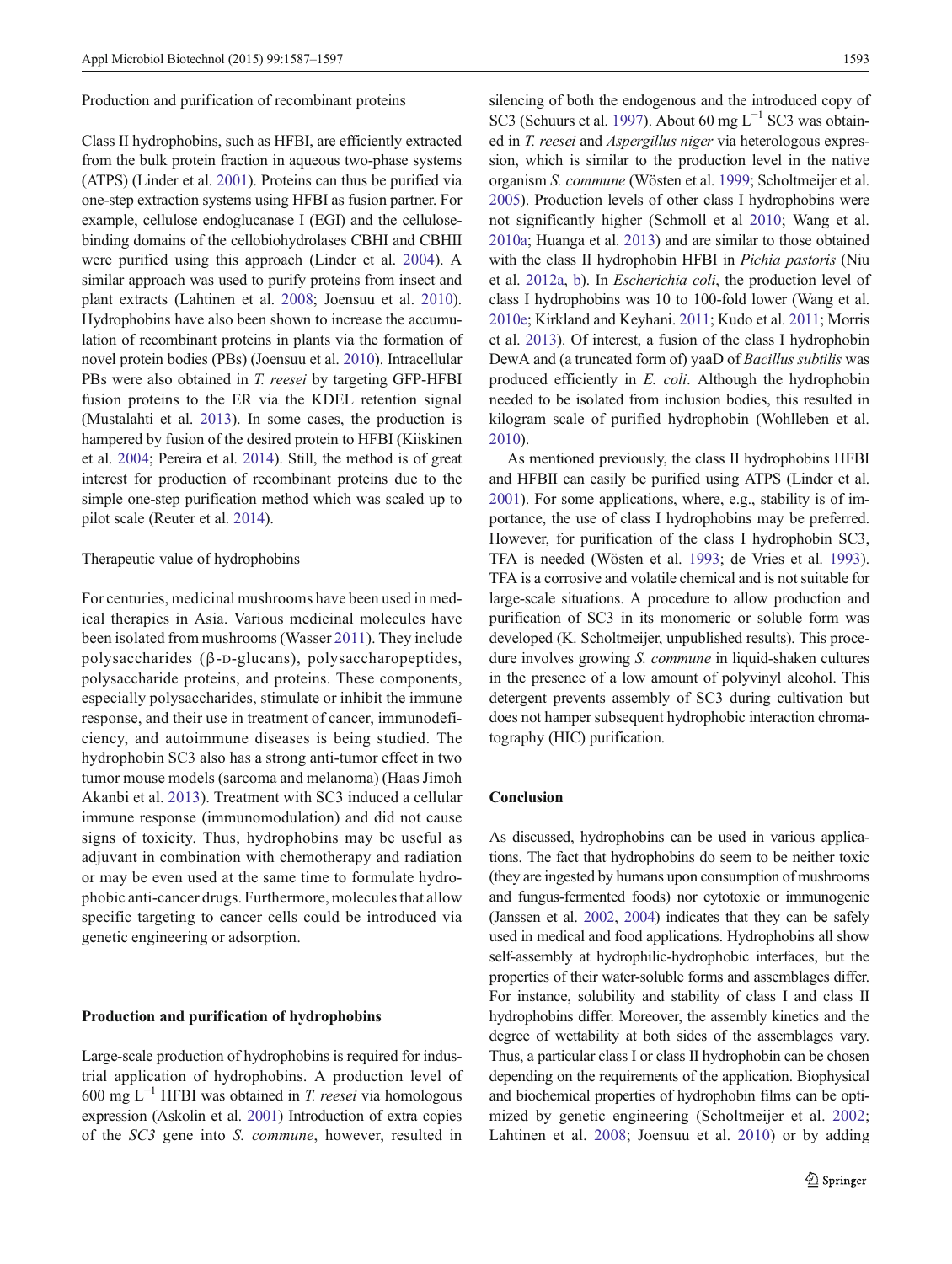<span id="page-7-0"></span>surfactants (Morris et al. [2011](#page-8-0); Zhang et al. [2011a](#page-10-0), [b,](#page-10-0) [c;](#page-10-0) Tucker et al. [2014\)](#page-9-0), glycans (Scholtmeijer et al. [2009](#page-9-0)), or other proteins (Danov et al. 2014) during coating. Most hydrophobins cannot yet be produced in gram per liter quantities hampering their use in medical and technical applications. However, BASF succeeded to produce the hydrophobins H\*Protein A and H\*Protein B in quantities sufficient for large-scale applications. This brings the potential of hydrophobins in applications in daily life nearby.

#### References

- Armenante A, Longobardi S, Rea I, De Stefano L, Giocondo M, Silipo A, Molinaro A, Giardina P (2010) The Pleurotus ostreatus hydrophobin vmh2 and its interaction with glucans. Glycobiol 20: 594–602
- Askolin S, Nakari-Setälä T, Tenkanen M (2001) Overproduction, purification and characterization of the Trichoderma reesei hydrophobin HFBI. Appl Microbiol Biotechnol 57:124–130
- Askolin S, Linder MB, Scholtmeijer K, Tenkanen M, Penttilä ME, de Vocht ML, Wösten HAB (2006) Interaction and comparison of a class I hydrophobin from Schizophyllum commune and class II hydrophobins from Trichoderma reseei. Biomacromolecules 7: 1295–1301
- Bilewicz R, Witomski J, van der Heyden A, Tagu D, Palin B, Rogalska E (2001) Modification of electrodes with self-assembled hydrophobin layers. J Phys Chem B 105:9772–9777
- Bimbo LM, Mäkilä E, Raula J, Laaksonen T, Laaksonen P, Strommera K, Kauppinen EI, Salonen J, Linder MB, Hirvonen J, Santos HA (2011) Functional hydrophobin-coating of thermally hydrocarbonized porous silicon microparticles. 32:9089-9099
- Blijdenstein TBJ, de Groot PWN, Stoyanov SD (2010) On the link between foam coarsening and surface rheology: why hydrophobins are so different. Soft Matter 6:1799–1808
- Boeuf S, Throm T, Gutt B, Strunk T, Hoffmann M, Seebach E, Mühlberg L, Brocher J, Gotterbarm T, Wenzel W, Fischer R, Richter W (2012) Engineering hydrophobin DewA to generate surfaces that enhance adhesion of human but not bacterial cells. Acta Biomat 8:1037– 1047
- Butko P, Buford JP, Goodwin JS, Stroud PA, McCormick CL, Cannon GC (2001) Spectroscopic evidence for amyloid-like interfacial selfassembly of hydrophobin Sc3. Biochem Biophys Res Comm 280: 212–215
- Corvis Y, Walcarius A, Rink R, Mrabet NT, Rogalska E (2005) Preparing catalytic surfaces for sensing applications by immobilizing enzymes via hydrophobin layers. Anal Chem 77:1622–1630
- Corvis Y, Trzcinska K, Rink R, Bilkova P, Gorecka E, Bilewicz R, Rogalska E (2007) Electron-donor-acceptor fullerene derivative retained on electrodes using SC3 hydrophobin. J Phys Chem 111: 1176–1179
- Cox AR, Cagnol F, Russell AB, Izzard MJ (2007) Surface properties of class II hydrophobins from Trichoderma reesei and influence on bubble stability. Langmuir. doi[:10.1021/la700451g](http://dx.doi.org/10.1021/la700451g)
- Cox AR, Aldred DL, Russell AB (2009) Exceptional stability of food foams using class II hydrophobin HFBII. Food Hydrocoll 23:366– 376
- Danov KD, Kralchevskya PA, Radulova GM, Basheva ES, Stoyanov SD, Pelan EG (2014) Shear rheology of mixed protein adsorption layers vs their structure studied by surface force measurements. Adv Coll Interf Sci. doi[:10.1016/j.cis.2014.04.00](http://dx.doi.org/10.1016/j.cis.2014.04.00)
- De Vocht ML, Scholtmeijer K, van der Vegte EW, de Vries OMH, Sonveaux N, Wösten HAB, Ruysschaert JM, Hadziloannou G, Wessels JGH, Robillard GT (1998) Structural characterization of the hydrophobin SC3, as monomer and after self-assembly at hydrophobic/hydrophilic interfaces. Biophys J 74:2059–2068
- De Vocht ML, Reviakine I, Wösten HAB, Brisson A, Wessels JGH, Robillard GT (2000) Structural and functional role of the disulphide bridges in the hydrophobin SC3. J Biol Chem 275:28428–28432
- De Vocht ML, Reviakine I, Ulrich WP, Bergsma-Schutter W, Wösten HAB, Vogel H, Brisson A, Wessels JGH, Robillard GT (2002) Selfassembly of the hydrophobin SC3 proceeds via two structural intermediates. Protein Sci 11:1199–1205
- De Vries OMH, Fekkes MP, Wösten HAB, Wessels JGH (1993) Insoluble hydrophobin complexes in the walls of Schizophyllum commune and other filamentous fungi. Arch Microbiol 159:330– 335
- Espino-Rammer L, Ribitsch D, Przylucka A, Marold A, Greimel KJ, Herrero Acero E, Guebitz GM, Kubicek CP, Druzhinina IS (2013) Two novel class II hydrophobins from Trichoderma spp. stimulate enzymatic hydrolysis of poly(ethylene terephthalate) when expressed as fusion proteins. AEM 79:4230–4238
- Fang G, Tang B, Liu Z, Gou J, Zhang Y, Xu H, Tang X (2014) Novel hydrophobin-coated docetaxel nanoparticles for intravenous delivery: in vitro characteristics and in vivo performance. Eur J Pharma Sci 60:1–9
- Haas Jimoh Akanbi M, Post E, Meter-Arkema AH, Rink R, Robillard GT, Wang X, Wösten HAB, Scholtmeijer K (2010) Use of hydrophobins in formulation of water insoluble drugs for oral administration. Colloids Surf B Biointerfaces 75:526–531
- Haas Jimoh Akanbi M, Post E, van Putten SM, de Vries L, Smisterova J, Meter-Arkema AH, Wösten HAB, Rink R, Scholtmeijer K (2013) The antitumor activity of hydrophobin SC3, a fungal protein. Appl Microbiol Biotechnol 97:4385–4392
- Hakanpää J, Paananen A, Askolin S, Nakari-Setälä T, Parkkinen T, Penttilä ME, Linder MB, Rouvinen J (2004) Atomic resolution structure of the HFBII hydrophobin, a self-assembling amphiphile. J Biol Chem 279:534–539
- Hakanpää J, Szilvay GR, Kaljunen H, Maksimainen M, Linder MB, Rouvinen J (2006a) Two crystal structures of Trichoderma reesei hydrophobin HFBI-the structure of a protein amphiphile with and without detergent interaction. Protein Sci 15:2129–2140
- Hakanpää J, Linder MB, Popov A, Schmidt A, Rouvinen J (2006b) Hydrophobin HFBII in detail: ultrahigh-resolution structure at 0.75 Å. Acta Crystallogr D Biol Crystallogr 62:356–367
- Heinonen H, Laaksonen P, Linder MB, Hentze H-P (2014) Engineered hydrophobin for biomimetic mineralization of functional calcium carbonate microparticles. J Biomat Nanobiotechnol 5:1–7
- Hektor HJ, Scholtmeijer K (2005) Hydrophobins: proteins with potential. Curr Opin Biotechnol 16:434–439
- Hou S, Yang K, Qin M, Feng XZ, Guan L, Yang Y, Wang C (2008) Patterning of cells on functionalized poly(dimethylsiloxane) surface prepared by hydrophobin and collagen modification. Biosens Bioelectron 24:912–916
- Hou S, Li X, Feng XZ, Wang R, Wang C, Yu L, Qiao MQ (2009) Surface modification using a novel type I hydrophobin HGFI. Anal Bioanal Chem 394:783–789
- Huanga Y, Zhanga S, Niua B, Wanga D, Wanga Z, Fenga S, Xua H, Konga D, Qiaoa M (2013) Poly(ɛ-caprolactone) modified with fusion protein containing self-assembled hydrophobin and functional peptide for selective capture of human blood outgrowth endothelial cells. Coll Surf B: Biointerfaces 101:361–369
- Janssen MI, van Leeuwen MBM, Scholtmeijer K, van Kooten TG, Dijkhuizen L, Wösten HAB (2002) Coating with genetic engineered hydrophobin promotes growth of fibroblasts on a hydrophobic solid. Biomaterials 23:4847–4854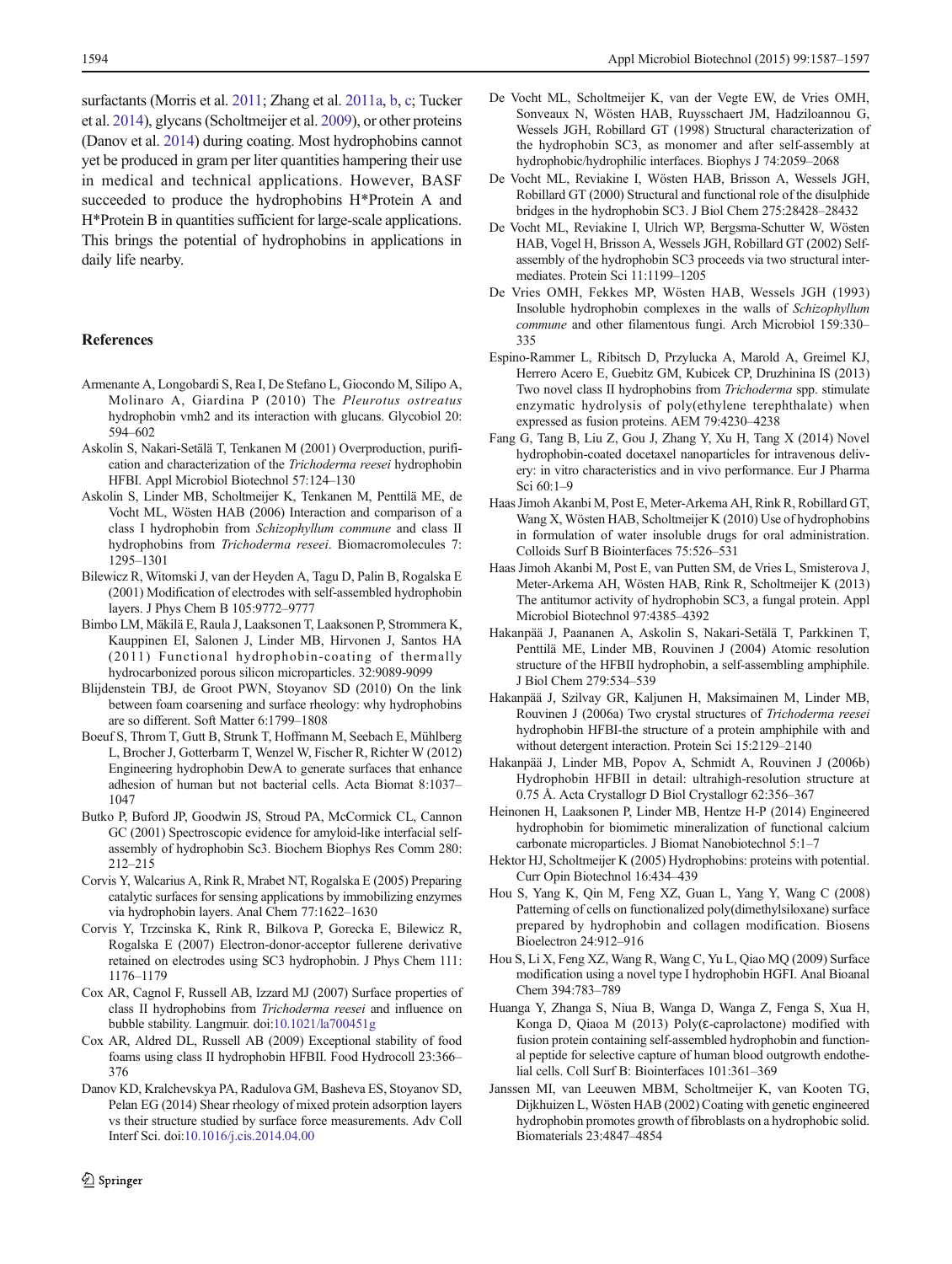- <span id="page-8-0"></span>Janssen MI, van Leeuwen MBM, van Kooten TG, de Vries J, Dijkhuizen L, Wösten HAB (2004) Promotion of fibroblast activity by coating with hydrophobins in the β-sheet end state. Biomaterials 25:2731– 2739
- Jensen BG, Andersen MR, Pedersen MH, Frisvad JC, Søndergaard I (2010) Hydrophobins from Aspergillus species cannot be clearly divided into two classes. BMC Res Notes 3:344
- Joensuu JJ, Conley AJ, Lienemann M, Brandle JE, Linder MB, Menassa R (2010) Hydrophobin fusions for high-level transient protein expression and purification in Nicotiana benthamiana. Plant Physiol 152:622–633
- Kershaw MJ, Talbot NJ (1998) Hydrophobins and repellents: proteins with fundamental roles in fungal morphogenesis. Fungal Genet Biol 23:18–33
- Kershaw MJ, Thornton CR, Wakley GE, Talbot NJ (2005) Four conserved intramolecular disulphide linkages are required for secretion and cell wall localization of a hydrophobin during fungal morphogenesis. Mol Microbiol 56:117–125
- Kiiskinen L-L, Kruus K, Bailey M, Ylösmäki E, Siika-aho M, Saloheimo M (2004) Expression of Melanocarpus albomyces laccase in Trichoderma reesei and characterization of the purified enzyme. Microbiology 150:3065–3074
- Kirkland BH, Keyhani NO (2011) Expression and purification of a functionally active class I fungal hydrophobin from the entomopathogenic fungus Beauveria bassiana in E. coli. J Ind Microbiol Biotechnol 38:327–335
- Krivosheeva O, Dėdinaitė A, Linder MB, Tilton RD, Claesson PM (2013) Kinetic and equilibrium aspects of adsorption and desorption of class II hydrophobins HFBI and HFBII at silicon oxynitride/water and air/water interfaces. Langmuir 29:2683–2691
- Kudo T, Sato Y, Tasaki Y, Hara T, Joh T (2011) Heterogeneous expression and emulsifying activity of class I hydrophobin from Pholiota nameko. Mycoscience 52:283–287
- Kurppa K, Hytönen VP, Nakari-Setäläa T, Kulomaa MS, Linder MB (2013) Molecular engineering of avidin and hydrophobin for functional self-assembling interfaces. Colloids Surf B:Biointerfaces 120: 102–109
- Kwan AHY, Winefield RD, Sunde M, Matthews JM, Haverkamp RG, Templeton MD, Mackay JP (2006) Structural basis for rodlet assembly in fungal hydrophobins. Proc Natl Acad Sci U S A 103: 3621–3626
- Kwan AH, Macindoe I, Vukasin PV, Morris VK, Kass I, Gupte R, Mark AE, Templeton MD, Mackay JP, Sunde M (2008) The Cys3-Cys4 loop of the hydrophobin EAS is not required for rodlet formation and surface activity. J Mol Biol 382:708–720
- Laaksonen P, Kivioja J, Paananen A, Kainlauri M, Kontturi K, Ahopelto J, Linder MB (2009) Selective nanopatterning using citratestabilized Au nanoparticles and cystein-modified amphiphilic protein. Langmuir 25:5185–5192
- Laaksonen P, Kainlauri M, Laaksonen T, Shchepetov A, Jiang H, Ahopelto J, Linder MB (2010) Interfacial engineering by proteins: exfoliation and functionalization of graphene by hydrophobins. Angew Chem Int Ed 49:4946–4949
- Lahtinen T, Linder MB, Nakari-Setälä T, Oker-Blom C (2008) Hydrophobin (HFBI): a potential fusion partner for one-step purification of recombinant proteins from insect cells. Protein Expr Purif 59:18–24
- Li X, Hou S, Feng X, Yu Y, Ma J, Li L (2009) Patterning of neural stem cells on poly(lactic-coglycolic acid) film modified by hydrophobin. Colloids Surf B: Biointerfaces 74:370–374
- Lienemann M, Gandier J-A, Joensuu JJ, Iwanaga A, Takatsuji Y, Haruyama T, Master E, Tenkanen M, Linder MB (2013) Structurefunction relationships in hydrophobins: probing the role of charged side chains. AEM 79:5533–5538
- Linder M, Selber K, Nakari-Setälä T, Qiao M, Kula M-R, Penttilä M (2001) The hydrophobins HFBI and HFBII from Trichoderma

reesei showing efficient interactions with nonionic surfactants in aqueous two-phase systems. Biomacromolecules 2:511–517

- Linder MB, Qiao M, Laumen F, Selber K, Hyytiä T, Nakari-Setälä T, Penttilä ME (2004) Efficient purification of recombinant proteins using hydrophobins as tags in surfactant-based two-phase systems. Biochemistry 43:11873–11882
- Littlejohn KA, Hooley P, Cox PW (2011) Bioinformatics predicts diverse Aspergillus hydrophobins with novel properties. Food Hydrocolloids 27:503–516
- Longobardi S, Gravagnuolo AM, Rea I, De Stefano L, Marino G, Giardina P (2014) Hydrophobin-coated plates as matrix-assisted laser desorption/ionization sample support for peptide/protein analysis. Anal Biochem 449:9–16
- Lumsdon SO, Green J, Stieglitz B (2005) Adsorption of hydrophobin proteins at hydrophobic and hydrophilic interfaces. Colloids Surf B Biointerfaces 44:172–178
- Macindoe I, Kwana AH, Rena Q, Morris VK, Yang W, Mackaya JP, Sunde M (2012) Self-assembly of functional, amphipathic amyloid monolayers by the fungal hydrophobin EAS. PNAS E804-E811
- Mackay JP, Matthews JM, Winefield RD, Mackay LG, Haverkamp RG, Templeton MD (2001) The hydrophobin EAS is largely unstructured in solution and functions by forming amyloid-like structures. Structure 9:83–91
- Misra R, Li J, Cannon GC, Morgan SE (2006) Nanoscale reduction in surface friction of polymer surfaces modified with Sc3 hydrophobin from Schizophyllum commune. Biomacromolecules 7:1463–1470
- Morris VK, Ren Q, Macindoe I, Kwan AH, Byrne N, Sunde M (2011) Recruitment of class I hydrophobins to the air:water interface initiates a multi-step process of functional amyloid formation. JBC 286: 15955–15963
- Morris VK, Kwan AH, Mackay JP, Sunde M (2012) Backbone and sidechain  ${}^{1}$ H,  ${}^{13}$ C and  ${}^{15}$ N chemical shift assignments of the hydrophobin DewA from Aspergillus nidulans. Biomol NMR Assign 6:83–86
- Morris VK, Kwan AH, Mackay JP, Sunde M (2013) Analysis of the structure and conformational states of DewA gives insight into the assembly of the fungal hydrophobins. J Mol Biol 425:244–256
- Mustalahti E, Saloheimo M, Joensuu JJ (2013) Intracellular protein production in Trichoderma reesei (Hypocrea jecorina) with hydrophobin fusion technology. New Biotechnol 30:262–268
- Nakari-Setälä T, Azeredo J, Henriques M, Oliveira R, Teixeira J, Linder M, Penttilä M (2002) Expression of a fungal hydrophobin in the Saccharomyces cerevisiae cell wall: effect on cell surface properties and immobilization. AEM 68:3385–3391
- Niu B, Wang D, Yang Y, Xu H, Qiao M (2012a) Heterologous expression and characterization of the hydrophobin HFBI in Pichia pastoris and evaluation of its contribution to the food industry. Amino Acids 43:763–771
- Niu B, Huang Y, Zhang S, Wang D, Xu H, Kong D, Qiao M (2012b) Expression and characterization of hydrophobin HGFI fused with the cell-specific peptide TPS in Pichia pastoris. Protein Expres Purif 83:92–97
- Paananen A, Vuorimaa E, Torkkeli M, Penttilä ME, Kauranen M, Ikkala O, Lemmetyinen H, Serimaa R, Linder MB (2003) Structural hierarchy in molecular films of two class II hydrophobins. Biochemistry 42:5253–5258
- Paslay LC, Falgout L, Savin DA, Heinhorst S, Cannon GC, Morgan SE (2013) Kinetics and control of Self-assembly of ABH1 hydrophobin from the edible white button mushroom. Biomacromolecules 14: 2283–2293
- Patravale VB, Date AA, Kulkarni MR (2004) Nanosuspensions: a promising drug delivery strategy. J Pharm Pharmacol 56:827–840
- Pereira EO, Kolotilin I, Conley AJ, Menassa R (2014) Production and characterization of in planta transiently produced polygalacturanase from Aspergillus niger and its fusions with hydrophobin or ELP tags. BMC Biotechnol 14:59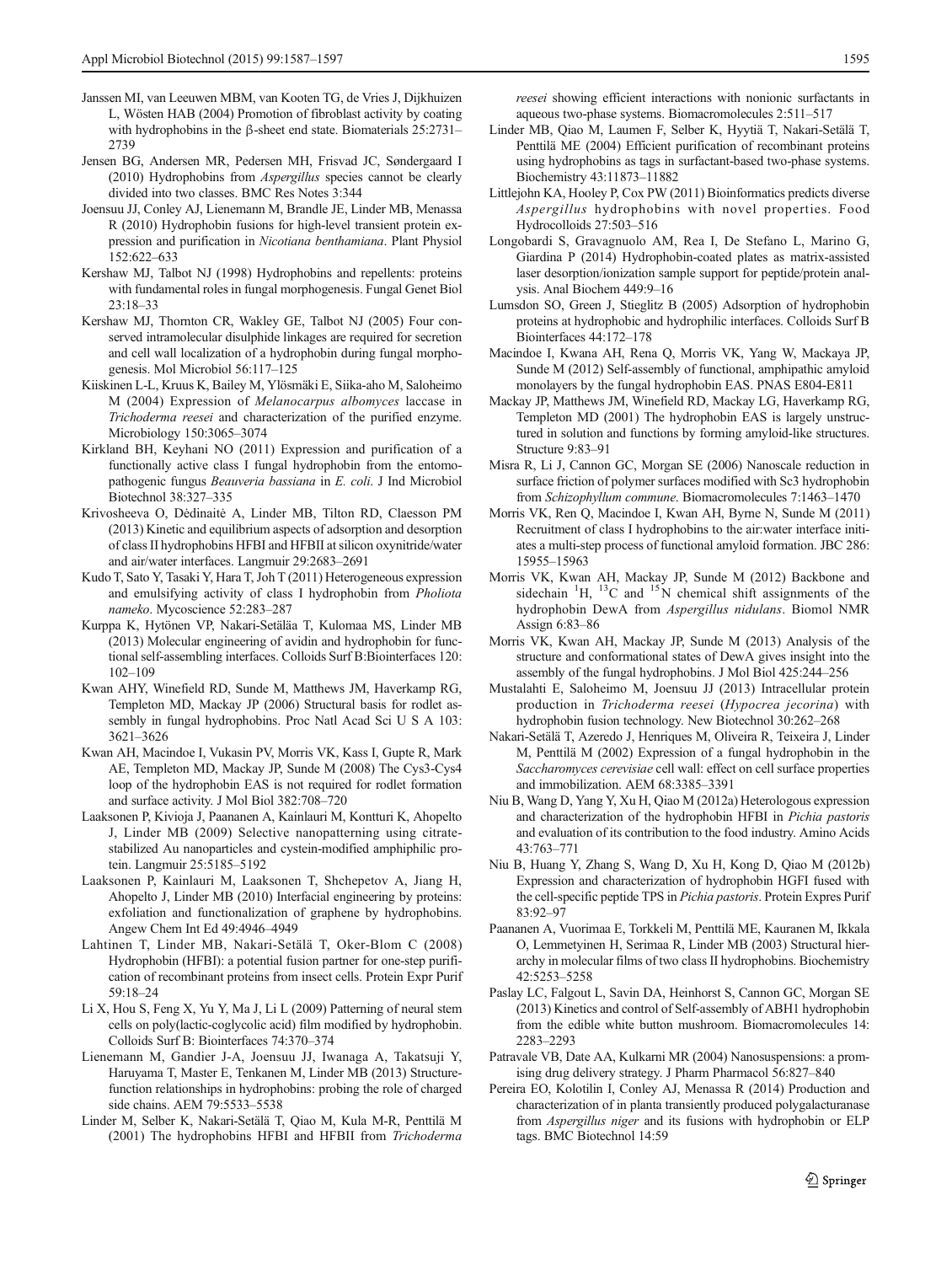- <span id="page-9-0"></span>Pille A, Kwan AH, Cheung I, Hampsey M, Aimanianda V, Delepierre M, Latgé JP, Sunde M, Guijarro I (2014) <sup>1</sup>H, <sup>13</sup>C and <sup>15</sup>N resonance assignments of the RodA hydrophobin from the opportunistic pathogen Aspergillus fumigatus. Biomol NMR assign. doi[:10.1007/](http://dx.doi.org/10.1007/s12104-014-9555-1) [s12104-014-9555-1](http://dx.doi.org/10.1007/s12104-014-9555-1)
- Qin M, Wang LK, Feng XZ, Yang YL, Wang R, Wang C, Yu L, Shao B, Qiao MQ (2007) Bioactive surface modification of mica and poly( dimethylsiloxane) with hydrophobins for protein immobilization. Langmuir 23:4465–4471
- Rea I, Giardina P, Longobardi S, Porro F, Casuscelli V, Rendina I, De Stefano L (2012) Hydrophobin Vmh2-glucose complexes selfassemble in nanometric biofilms. J R Soc Interface 9:2450–2456. doi:[10.1098/rsif.2012.0217](http://dx.doi.org/10.1098/rsif.2012.0217)
- Reger M, Hoffmann H (2012) Hydrophobin coated boehmite nanoparticles stabilizing oil in water emulsions. J Colloid Interf Sci 368:378– 386
- Reger M, Sekine T, Okamoto T, Hoffmann H (2011) Unique emulsions based on biotechnically produced hydrophobins. Soft Matter 7:8248
- Reid G (2000) In: An YH, Friedman RJ (eds) Handbook of bacterial adhesion: principles, methods and applications. Totowa, Humana Press Inc.
- Ren Q, Kwan AH, Sunde M (2013a) Two forms and two faces, multiple states and multiple uses: properties and applications of the selfassembling fungal hydrophobins. Peptide Sci 100(6):601–612
- Ren Q, Kwan AH, Sunde M (2013b) Solution structure and interfacedriven self-assembly of NC2, a new member of the Class II hydrophobin proteins. Proteins 1: doi: 10.1002/prot.24473
- Reuter LJ, Bailey MJ, Joensuu JJ, Ritala A (2014) Scale-up of hydrophobin-assisted recombinant protein production in tobacco BY-2 suspension cells. Plant Biotech J 12:402–410
- Rey AA, Hocher A, Kwan AH, Sunde M (2013) Backbone and sidechain <sup>1</sup>  ${}^{1}H, {}^{13}C$  and  ${}^{15}N$  chemical shift assignments of the hydrophobin MPG1 from the rice blast fungus Magnaporthe oryzae. Biomol NMR Assign 7:109–112
- Santhiya D, Burghard Z, Greiner C, Jeurgens LPH, Subkowski T, Bill J (2010) Bioinspired deposition of  $TiO<sub>2</sub>$  thin films induced by hydrophobins. Langmuir 26:6494–6502
- Sapsford KE, Ligler FS (2004) Real-time analysis of protein adsorption to a variety of thin films. Biosens Bioelectron 19:1045–1055
- Sarparanta M, Bimbo LM, Rytkönen J, Mäkilä E, Laaksonen TJ, Laaksonen P, Nyman M, Salonen J, Linder MB, Hirvonen J, Santos HA, Airaksinen AJ (2012) Intravenous delivery of hydrophobin-functionalized porous silicon nanoparticles: stability, plasma protein adsorption and biodistribution. Mol Pharmaceutics 9:654–663
- Schmoll M, Seibel C, Kotlowski C, Wöllert Genannt Vendt F, Liebmann B, Kubicek CP (2010) Recombinant production of an Aspergillus nidulans class I hydrophobin (DewA) in Hypocrea jecorina (Trichoderma reesei) is promoter-dependent. Appl Microbiol Biotechnol 88:95–103
- Scholtmeijer K, Janssen MI, Gerssen B, de Vocht ML, van Leeuwen BMM, van Kooten TG, Wösten HAB, Wessels JGH (2002) Surface modifications created by using engineered hydrophobins. Appl Environ Microbiol 68:1367–1373
- Scholtmeijer K, Rink R, Hektor HJ, Wösten HAB (2005) Expression and engineering of fungal hydrophobins. In Applied mycology and biotechnology, Elsevier, Amsterdam, the Netherlands vol 5 Chapter 10
- Scholtmeijer K, de Vocht ML, Rink R, Robillard GT, Wösten HAB (2009) Assembly of the fungal SC3 hydrophobin into functional amyloid fibrils depends on its concentration and is promoted by cell wall polysaccharides. J Biol Chem 284:26309–26314
- Schuurs TA, Schaeffer EA, Wessels JG (1997) Homology-dependent silencing of the SC3 gene in *Schizophyllum commune*. Genetics 147:589–596
- Seidl-Seiboth V, Gruber S, Sezerman U, Schwecke T, Albayrak A, Neuhof T, Döhren V, Baker SE, Kubicek CP (2011) Novel hydrophobins from Trichoderma define a new hydrophobin subclass: protein properties, evolution, regulation and processing. J Mol Evol 72:339–351
- Szilvay GR, Nakari-Setälä T, Linder MB (2006) Behavior of Trichoderma reseei hydrophobins in solution: interactions, dynamics and multimer formation. Biochemistry 45:8590–8598
- Takahashi T, Maeda H, Yoneda S, Ohtaki S, Yamagata Y, Hasegawa F, Gomi K, Nakajima T, Abe K (2005) The fungal hydrophobin RolA recruits polyesterase and laterally moves on hydrophobic surfaces. Mol Mic 57:1780–1796
- Tchuenbou-Magaia FL, Norton IT, Cox PW (2009) Hydrophobins stabilised air-filled emulsions for the food industry. Food Hydrocolloids 23:1877–1885
- Torkkeli M, Serimaa R, Ikkala O, Linder MB (2002) Aggregation and self-assembly of hydrophobins from Trichoderma reesei: lowresolution structural models. Biophys J 83:2240–2247
- Tucker IM, Petkov JT, Penfold J, Thomas RK, Li P, Cox AR, Hedges N, Webster JRP (2014) Spontaneous surface self-assembly in protein− surfactant mixtures: interactions between hydrophobin and ethoxylated polysorbate surfactants. J Phys Chem B 118:4867–4875
- Valo HK, Laaksonen PH, Peltonen LJ, Linder MB, Hirvonen JT, Laaksonen TJ (2010) Multifunctional hydrophobin: toward functional coatings for drug nanoparticles. ACS Nano 4:1750–1758
- Valo H, Kovalainen M, Laaksonen P, Häkkinen M, Auriola S, Peltonen L, Linder M, Järvinen K, Hirvonen J, Laaksonen T (2011) Immobilization of protein-coated drug nanoparticles in nanofibrillar cellulose matrices-enhanced stability and release. J Controlled Release 156:390–397
- Valo H, Arola S, Laaksonen P, Torkkeli M, Peltonen L, Linder MB, Serimaa R, Kuga S, Hirvonen J, Laaksonen T (2013) Drug release from nanoparticles embedded in four different nanofibrillar cellulose aerogels. Eur J Pharm Sci 50:69–77
- Vejnovic I, Simmler L, Betz G (2010a) Investigation of different formulations for drug delivery through the nail plate. Int J Paharm 386: 185–194
- Vejnovic I, Huonder C, Betz G (2010b) Permeation studies of novel terbinafine formulations containing hydrophobins through human nails in vitro. Int J Paharm 397:67–76
- Von Vacano B, Xu R, Hirth S, Herzenstiel I, Rückel M, Subkowski T, Baus U (2011) Hydrophobin can prevent secondary protein adsorption on hydrophobic substrates without exchange. Anal Bioanal Chem 400:2031–2040
- Wang X, de Vocht ML, de Jonge J, Poolman B, Robillard GT (2002) Structural changes and molecular interactions of hydrophobin SC3 in solution and on a hydrophobic surface. Protein Sci 11:1172–1181
- Wang X, Permentier HP, Rink R, Kruijtzer JAW, Liskamp RMJ, Wösten HAB (2004a) Probing the self-assembly and the accompanying structural changes of hydrophobin SC3 on a hydrophobic surface by mass spectrometry. Biophys J 87:1919–1928
- Wang X, Graveland-Bikker JF, de Kruif CG, Robillard GT (2004b) Oligomerization of hydrophobin SC3 in solution: from soluble state to self-assembly. Protein Sci 13:810–821
- Wang R, Yang J-Y, Qin M, Wang L-K, Yu L, Shao B, Qiao M-Q, Wang C, Feng X-Z (2007) Biocompatible hydrophilic modifications of poly(dimethylsiloxane) using self-assembled hydrophobins. Chem Mater 19:3227–3231
- Wang Z, Feng S, Huang Y, Li S, Xu H, Zhang X, Bai Y, Qiao M (2010a) Expression and characterization of a Grifola frondosa hydrophobin in Pichia pastoris. Protein Expr Purif 72:19–25
- Wang Z, Huang Y, Li S, Xu H, Linder MB, Qiao M (2010b) Hydrophilic modification of polystyrene with hydrophobin for time-resolved immunofluorometric assay. Biosens Bioelectronics 26:1074–1079
- Wang X, Wang H, Huang Y, Zhao Z, Qin X, Wang Y, Miao Z, Chen Q, Qiao M (2010c) Noncovalently functionalized multi-wall carbon